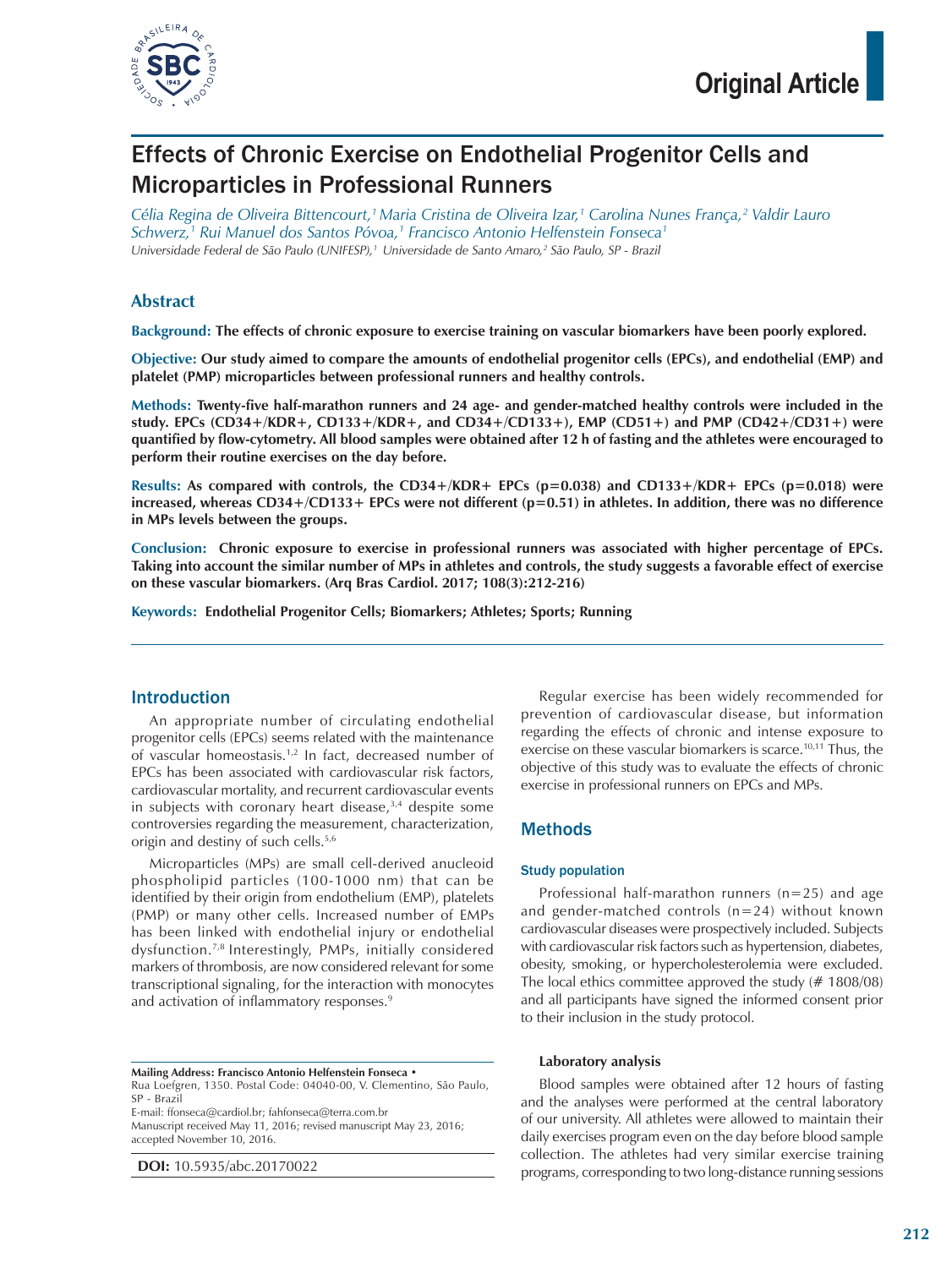every day, 15 km in the morning and 10 km in the afternoon, and intensive training (100-1,000 meter shots, repeated many times)twice a week, on Tuesday and Thursday mornings. All blood samples were collected on Thursdays, before exercise.

Measurements of EPCs and MPs were performed as previously reported, using fresh blood samples in EDTA containing tubes.12-15 For determination of EPCs, a minimum of 500,000 events was acquired by flow-cytometry (FACSCalibur, BD Biosciences, USA). Fluorescently labeled mouse antihuman antibodies were used for EPCs (CD34 FITC, BD Biosciences, USA; CD133 APC, Miltenyi Biotec, USA; KDR PE, R&D Systems, USA), PMPs (CD42 FITC and CD31 PE, BD Biosciences, USA) and EMPs (CD51 FITC, BD Biosciences). Disposable containers (BD Biosciences) were used to quantify the number of microparticles *per* microliter of platelet-poor plasma (PPP).

#### **Statistical analysis**

Results are presented as mean  $\pm$  standard deviation (SD) or by median and interquartile range (IQR), for normal or non-Gaussian distributions, respectively. Categorical variables were compared by Pearson's Chi-square test. Kolmogorov-Smirnov and Shapiro-Wilk tests were used to assess normality of continuous variables. Between-group comparisons of continuous variables were made by unpaired t-test or Mann-Whitney test, when appropriate. Spearman's rank correlation test was used to evaluate correlations of EPCs and MPs with variables of ergospirometry. All analyses were performed using SPSS 17.0 for Windows (SPSS, Inc., Chicago, IL) and significance was set at  $p < 0.05$ .

## **Results**

All athletes reported to have exercised on the day before  $(22.08 \pm 2.67 \text{ km})$ , mean  $\pm$  SD), and the mean time between the last exercise session and blood collection was 16.5  $\pm$ 2.8 hours. Male and female athletes did not differ in both distance (124 $\pm$ 25 vs. 128 $\pm$ 29 km per week, p=0.88, respectively, mean  $\pm$  SD, unpaired t test) and time spent in training (14±4 vs. 14±7 hours per week, mean±SD, p=0.53, respectively, unpaired t test). Despite exposure to the same training regimen, male athletes reported better mean time for 10,000 meters than female athletes  $(32.4 \pm 2.1)$ vs.  $37.6 \pm 1.6$  min,  $p < 0.0001$ , mean $\pm SD$ , unpaired t test). As compared with controls, athletes had lower weight, body mass index, abdominal circumference and percentage of body fat, lower heart rate, and higher body lean mass, but similar values of systolic and diastolic blood pressure. In addition, they presented lower serum levels of total cholesterol, LDL-C and triglycerides, and higher serum levels of HDL-C than controls.

#### Endothelial progenitor cells and microparticles

Compared to controls, the athletes presented higher percentage of two lineages of EPCs (CD34+/KDR+, and CD133+/KDR+) and similar percentage of CD34+/CD133+ cells (Figure 1).

The amount of EMPs and PMPs did not differ between the two groups (Figure 2).

No correlation between the percentage of EPCs or MPs with variables of ergospirometry was observed, including absolute and maximum rate of oxygen consumption  $(VO_2$ max) (data not shown).

#### **Discussion**

The present study revealed that the chronic exposure to exercise training among professional runners was associated with increased percentage of circulating EPCs without changes in the amount of EMPs or PMPs. These findings suggest that chronic exercise was not associated with endothelial cell apoptosis or thrombosis. In fact, it seemed to have a protective effect in these subjects, taking into account the observed increase in EPCs. In our athletes, blood samples were collected during their routine training program, since we wanted to evaluate EPCs and MPs in real-life context.

Several cardiovascular risk factors including diabetes,<sup>3</sup> hypertension,<sup>16</sup> smoking,<sup>17</sup> hypercholesterolemia,<sup>18</sup> and age.<sup>19</sup> have been related to reduced function of circulating EPCs. Conversely, exercise has been recognized as a promise tool to increase EPCs. 20,21 Early experimental and clinical studies<sup>22,23</sup> reported increased number of EPCs after regular exercise, although the effects of exercise on EPCs seemed to be influenced by training regimen, age of subjects, and concomitant presence of cardiovascular disease, such as coronary heart disease or heart failure.<sup>20</sup>

Circulating EMPs have been linked to several stimuli, including the transcription of interleukins, chemokines and chemoattractants mediated by activation of nuclear factor $κB$  (NF- $κB$ ), and associated with oxidative stress.<sup>8,24</sup> All these conditions have been long associated with classical cardiovascular risk factors, but more recently, new biological effects mediated by EMPs have been considered, including transport of mRNAs, microRNAs and other active molecules of physiologic relevance for angiogenesis and tissue repair.25

Cellular activation and apoptosis are linked to release of MPs. Of special interest, the amount of PMPs has been recognized as a possible marker of thrombosis, due to their high content of phospholipids and potential pro-thrombogenic roles because of thrombin generation. 26 Besides, high shear stress triggers platelet aggregation and release of platelet derived MPs. 27 In addition, circulating PMPs may carry tissue factor (TF), which can also generate thrombin and platelet activation. However, it is also true that MPs may transport some inhibitors of coagulation, such as the TF pathway inhibitor (TFPI) that can neutralize, in part, the procoagulant properties of these MPs.<sup>28</sup> More recently, interesting aspects linking PMPs to the signaling of inflammatory and immune responses have been proposed, considering the potential transcriptional factors in the platelets, that include nuclear factor kappa β (NF-kΒ) and peroxisome proliferatoractivated receptor gamma (PPARγ).29

In our study, we found increased percentage of EPCs in athletes and similar number of EMPs and PMPs in comparison with healthy controls, despite the intensive training of these professional athletes. These promising findings are important because our understanding of the role of exercise on EPCs and MPs is mainly derived from acute exposure or in non-athletes.10,11,30,31 Intermittent and high-intensity exercise induces catecholamine release and decreases highly differentiated T cells, but does not increase the amount of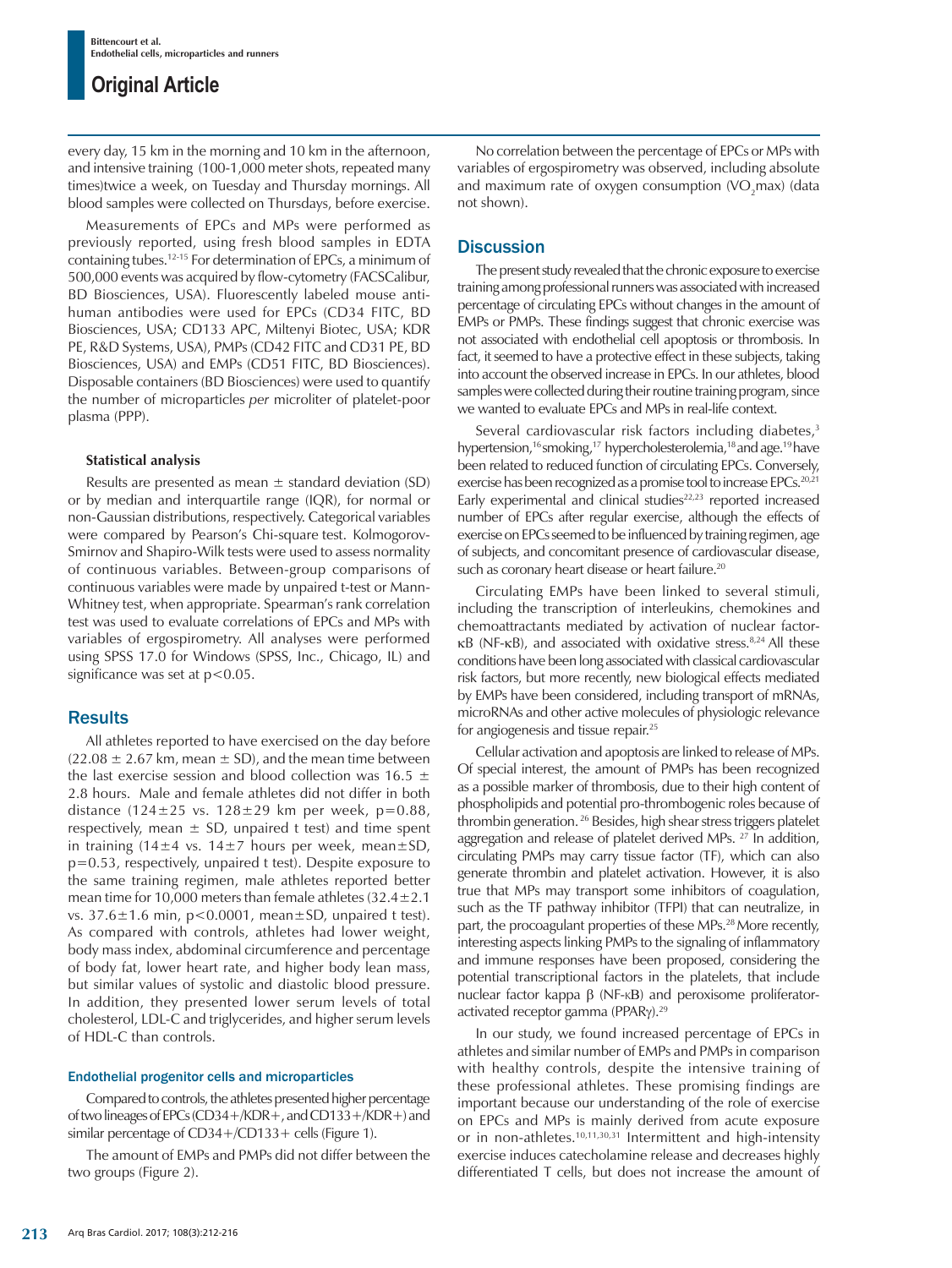

**Figure 1 –** *Box-plots showing the percentage of circulating endothelial progenitor cells (EPCs) determined by flow-cytometry. Higher percentage of CD34+/KDR+ EPCs (A) (p=0.038 vs. controls, Mann-Whitney U test), as well as CD133+/KDR+ EPCs (p=0.018 vs. controls, Mann-Whitney U test) (B) were found in athletes. No differences were observed between groups for CD133+/CD34+ (p=0.51) (C).*



**Figure 2 –** *Box-plots representing the amount of circulating microparticles determined by flow-cytometry. The number of CD42+/CD31+ platelet microparticles (PMPs) (A) and CD51+ endothelial microparticles (EMPs) (B) was similar between the groups. (PMPs, p=0.695, Mann-Whitney U test; EMPs, p=0.496, Mann-Whitney U test). PPP - platelet-poor plasma.*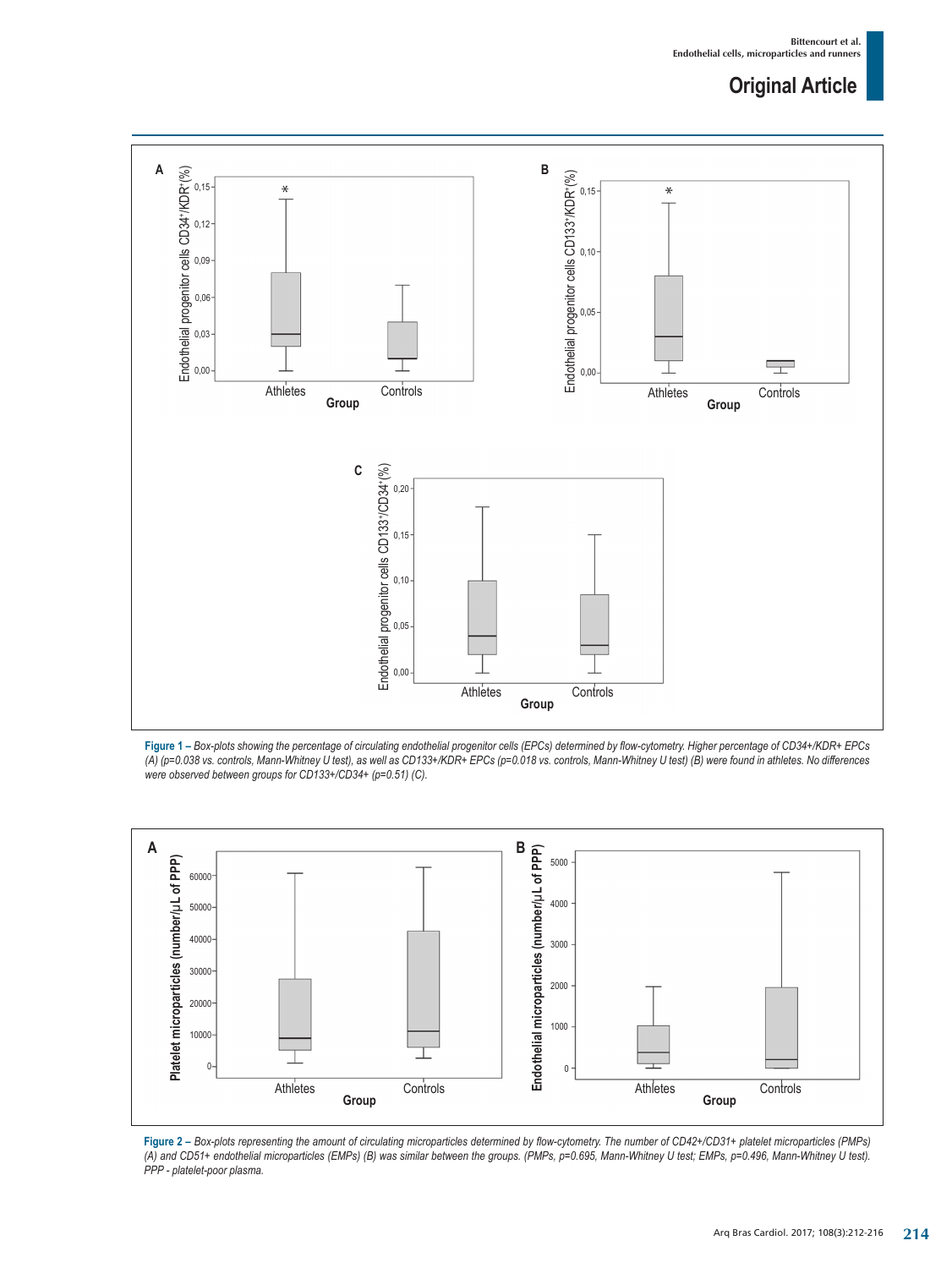EPCs compared with continuous exercise<sup>33</sup>. In other article, despite increase in white blood cells count, the amount of EPCs observed in advanced-aged marathon runners was not modified when collected in the early period after the race.<sup>33</sup>

In addition, among other biochemical variables, C-reactive protein levels were lower in athletes than in controls, and creatine phosphokinase levels modestly increased, even with the routine training on the day before blood sample collection, reinforcing protective properties of high-performance exercise.

#### Study limitations

Although this was a cross-sectional, case-control study, our results cannot be considered as hypothesis generating, since we do not have baseline laboratory values of the athletes. Finally, these results are applicable to marathon runners and cannot be extrapolated to other sports.

## **Conclusions**

Chronic exercise was associated with a favorable increase in EPCs, without affecting circulating levels of MPs in professional runners, suggesting a positive impact of prolonged exposure to chronic exercise on these vascular biomarkers.

## References

- 1. Chan KH, Simpson PJ, Yong AS,Dunn LL, Chawantanpipat C, Hsu C, et al. The relationship between endothelial progenitor cell populations and epicardial and microvascular coronary disease-a cellular, angiographic and physiologic study. PLoS One. 2014;9(4):e93980.
- 2. Madonna R, De Caterina R. Circulating endothelial progenitor cells: Do they live up to their name? Vascul Pharmacol. 2015 Apr-Jun.67-69:2-5.
- 3. Saad MI, Abdelkhalek TM, Saleh MM, Kamel MA, Youssef M, Tawfik SH, et al.. Insights into the molecular mechanisms of diabetes-induced endothelial dysfunction: focus on oxidative stress and endothelial progenitor cells. Endocrine. 2015;50(3):537-67.
- 4. Peng J, Liu B, Ma QL, Luo XJ. Dysfunctional endothelial progenitor cells in cardiovascular diseases: role of NADPH oxidase. J Cardiovasc Pharmacol. 2015;65(1):80-7.
- 5. Werner N, Kosiol S, Schiegl T, Ahlers P, Walenta K, Link A, et al. Circulating endothelial progenitor cells and cardiovascular outcomes. N Engl J Med. 2005;353(10):999-1007.
- 6. Bakogiannis C, Tousoulis D, Androulakis E, Briasoulis A, Papageorgiou N, Vogiatzi G,et al. Circulating endothelial progenitor cells as biomarkers for prediction of cardiovascular outcomes. Curr Med Chem. 2012;19:2597-604.
- 7. Mause SF, Weber C. Microparticles: protagonists of a novel communication network for intercellular information exchange. Circ Res. 2010;107(9):1047-57.
- 8. Berezin A, Zulli A, Kerrigan S, Petrovic D, Kruzliak P. Predictive role of circulating endothelial-derived microparticles in cardiovascular diseases. Clin Biochem. 2015;48(9):562-8.
- 9. Nomura S, Shimizu M. Clinical Significance of procoagulant microparticles. J Intensive Care. 2015;3(1):2.
- 10. Guiraud T, Gayda M, Juneau M, Bosquet L, Meyer P, Théberge-Julien G, et al. A single bout of high-intensity interval exercise does not increase endothelial or platelet microparticles in stable, physically fit men with coronary heart disease. Can J Cardiol. 2013;29(10):1285-91.

## Author contributions

Conception and design of the research: Izar MCO, Fonseca FAH; Acquisition of data: Bittencourt CRO, França CN, Schwerz VL; Analysis and interpretation of the data and Critical revision of the manuscript for intellectual contente: Bittencourt CRO, Izar MCO, França CN, Schwerz VL, Póvoa RMS, Fonseca FAH; Statistical analysis: Bittencourt CRO, Izar MCO, França CN, Fonseca FAH; Obtaining financing: Fonseca FAH; Writing of the manuscript: Izar MCO, França CN, Póvoa RMS, Fonseca FAH.

#### **Potential Conflict of Interest**

No potential conflict of interest relevant to this article was reported.

#### **Sources of Funding**

This study was funded by FAPESP and was partially funded by CAPES.

#### **Study Association**

This article is part of the thesis of master submitted by José Henrique Cunha Figueiredo, from Universidade Federal do Rio de Janeiro.

- 11. Wahl P, Jansen F, Achtzehn S, Schmitz T, Bloch W, Mester J, et al. Effects of high intensity training and high volume training on endothelial microparticles and angiogenic growth factors. PLos One. 2014;9(4):e96024.
- 12. Camargo LM, França CN, Izar MC, Bianco HT, Lins LS, Barbosa SP, et al. Effects of simvastatin/ezetimibe on microparticles, endothelial progenitor cells and platelet aggregation in subjects with coronary heart disease under platelet therapy. Braz J Med Biol Res. 2014;47(5):432-7.
- 13. Lins LC, França CN, Fonseca FA, Barbosa SP, Matos LN, Aguirre AC, et al. Effects of ezetimibe on endothelial progenitor cells and microparticles in high-risk patients. Cell Biochem Biophys. 2014;70(1):687-96.
- 14. Pinheiro LF, França CN, Izar MC, Barbosa SP, Bianco HT, Kasmas SH,et al. Pharmacokinetic interactions between clopidogrel and rosuvastatin: effects on vascular protection in subjects with coronary heart disease. Int J Cardiol. 2012;158(1):1125-9.
- 15. da Silva EF, Fonseca FA, França CN, Ferreira PR, Izar MC, Salomão R,et al. Imbalance between endothelial progenitor cells and microparticles in HIV-infected patients naive for antirretroviral therapy. AIDS. 2011;25(13):1595-601.
- 16. Pirro M, Schillaci G, Menecali C, Bagaglia F, Paltriccia R, Vaudo G, et al. Reduced number of circulating endothelial progenitors and HOXA9 expression in CD34+ cells of hypertensive patients. J Hypertens. 2007;25(10):2093-9.
- 17. Lamirault G, Susen S, Forest V, Hemont C, Parini A, Le Corvoisier P, et al. Difference in mobilization of progenitor cells after myocardial infarction in smoking versus non-smoking patients: insights from the BONAMI trial. Stem Cell Res Ther. 2013;4(6):152.
- 18. Rodríguez C, Slevin M, Rodríguez-Calvo R, Kumar S, Krupinski J, Tejerina T, et al. Modulation of endothelium and endothelial progenitor cell function by low-density lipoproteins: implication for vascular repair, angiogenesis and vasculogenesis. Pathobiology. 2009;76(1):11-22.